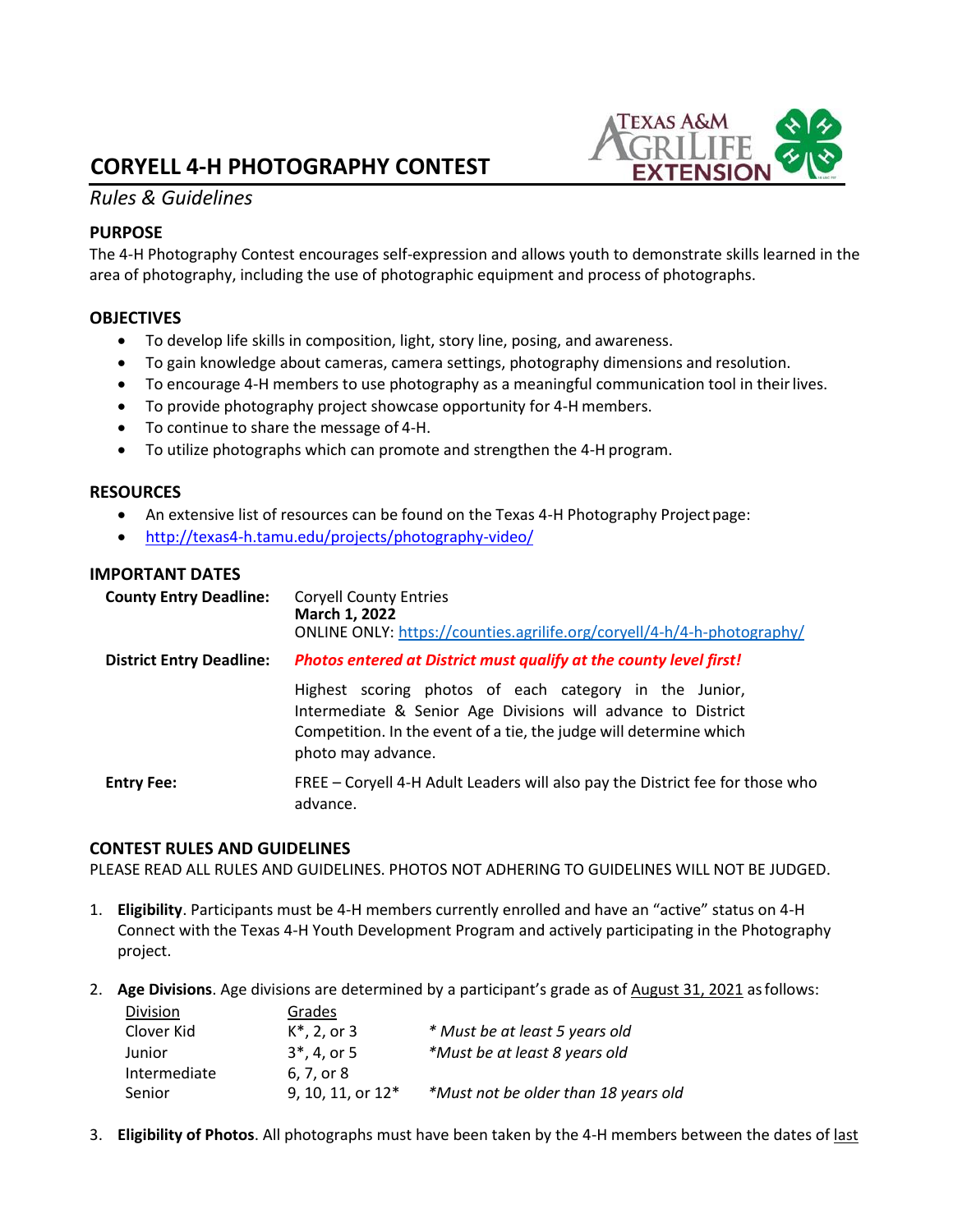year's contest and time of entry. Photos may be submitted only one time and in only one category.

*Important Note. This District 8 4-H Photography Contest is for all age divisions. It is NOT the qualifying contest for the Texas 4-H Photography Contest. The Texas 4-H Photography Contest is for only Senior 4-H members. The Texas 4-H Contest has its own registration process with a deadline of April 15, 2022.* Senior 4-H members wishing to enter the state contest should contact their County Extension Agent for details. The District 8 4-H Photography Contest is *in addition to* the state Senior contest.

- *4.* **Number of Entries per 4-H Member**. An exhibitor may have only one entry per category
- *5.* **Entry Deadline & Fee**. All entries for the Coryell County contest must be electronically the link provided, by the deadline. There is no fee for the Coryell County contest. [https://counties.agrilife.org/coryell/4-h/4-h](https://counties.agrilife.org/coryell/4-h/4-h-photography/)[photography/](https://counties.agrilife.org/coryell/4-h/4-h-photography/)
- 6. **Alteration of Photos.** Although slight computer enhanced photos are allowed, such as crop, trimming, adjusting lighting, and red eye reduction; substantially altered photography, such as changing colors or applying design styles, using computer graphics will disqualify an entry. Any other alteration, manipulation, edits to a photo would require the photo to be entered into the Enhanced category.
- 7. **Text on Photographs**. Photographs **MUST NOT** contain camera or user placed text. This includes such things as date stamps, comments, or titles. Text or wording that is part of the photograph (i.e. photo of a street sign, etc.) is acceptable.
- 8. **Format of Photograph**. Photographs must be in a .jpeg, .jpg, or .png format.
- 9. **Size of Photographs**. One of most important aspects of the photography project is learning about camera settings, photography ratios, and photo resolution. Volunteer leaders and 4-H members are encouraged to include a lesson on this topic in their project experiences.
	- Size Ratio: Must be 3:2 (4"X6") or 5:4 (8"x10") ratio (either landscape or portrait).
	- File Size: Photo must be a minimum of 1MB and a maximum of 10MB.
	- Tips: Upload the highest resolution possible. Review your photo at 100% size before uploading

If you need assistance in resizing photos, you can use: [http://webresizer.com,](http://webresizer.com/) or a program of your choice.

- 10. **Original Work of 4-H Member.** Entry must be the original photographic work of the 4-H member and not a photo taken by family members, other 4-H members, or secured from any other printed/electronic source. Any photo proven to be found as not original work will result in disqualification of ALL the 4-H member's entries into the Photography Contest. Additionally, actions may be taken against the 4-H member in regard to the Consequences of Misbehavior and Code of Conduct signed by the 4-Hmember.
- 11. **Content**. Photos that are deemed obscene, vulgar, sexually oriented, hateful, threatening, or otherwise violate any laws are strictly prohibited. The Texas 4-H Youth Development in District 8 reserves the right to refuse inappropriate or unsuitable entries.
- 12. **Copyright**. The Texas 4-H Youth Development Program in District 8 respects the rights related to copyright laws and intellectual property. All photos should be based on a participant's original photograph. Use of a photo from other sources/people without permission is not allowed.
- 13. **Display and Future Rights Use Rights.** By submitting an entry to the contest, the 4-H member grants permission to the Texas 4-H Youth Development Program, Texas A&M AgriLife Extension, the Texas 4-H Youth Development Foundation, and any other public or private agency authorized by the Texas 4-H Youth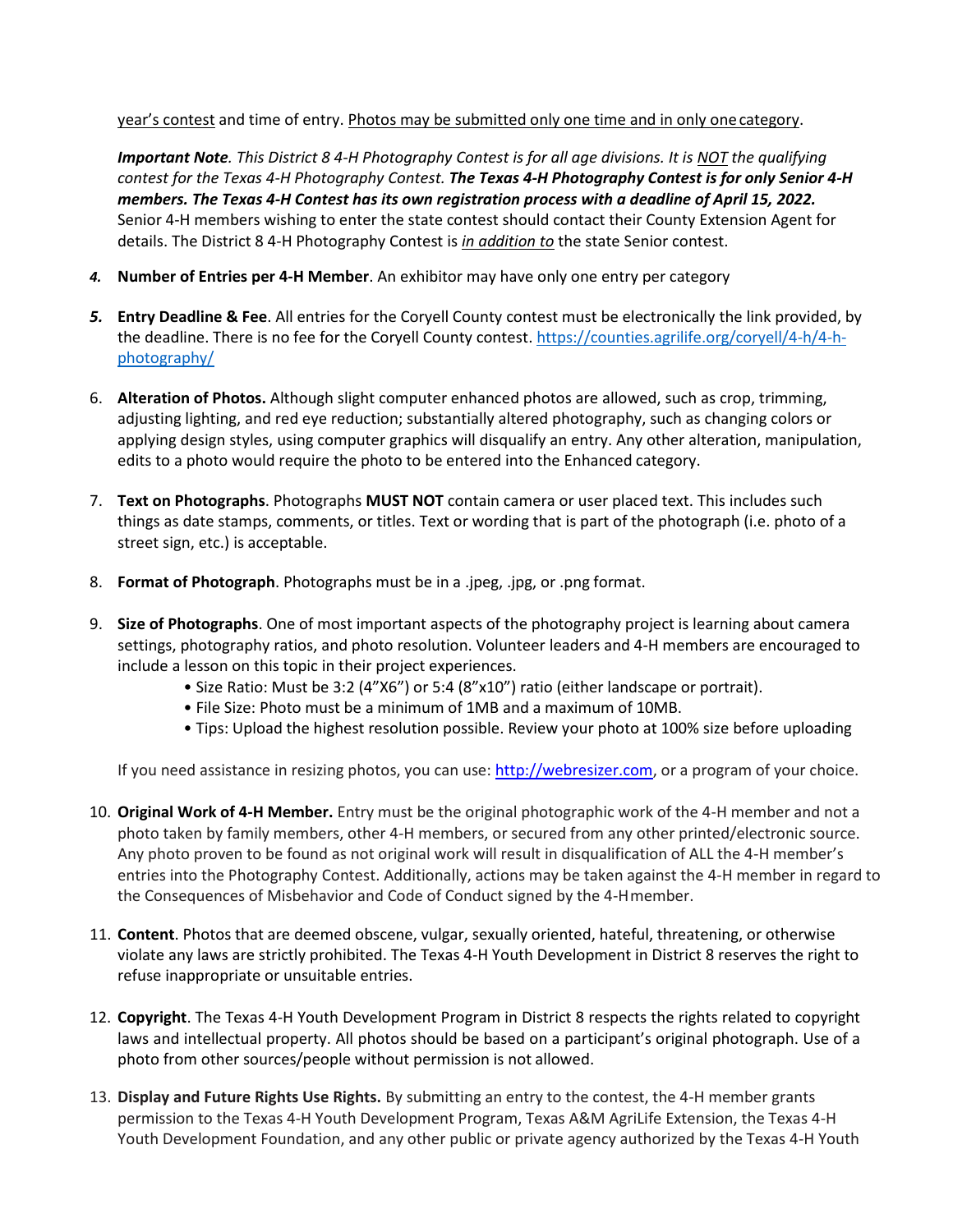Development Program, the use, and rights associated to the use of the photographic likeness, in promotional publications, and other media, without compensation. Certain photos maybe used for 4-H program and marketing uses.

- 14. **Release of Liability**. The Texas 4-H Youth Development Program, Texas A&M AgriLife Extension, the Texas 4-H Youth Development Foundation and/or its employees/agents involved in the contest will not be held liable for non-displayed photographs. By entry the 4-H member accepts thisrelease.
- 15. **Model and Property Releases.** It is required that each participant have sufficient permission granted to both the photographer and the Texas 4-H Youth Development Program to publish and use as needed any recognizable locations or people photographed. Documentation should be retained by the participant and be available upon request from the Texas 4-H Youth Development Program.
- 16. **Disqualification of an Entry**. An entry that does not follow the rules or category guidelines will automatically be disqualified. Disqualifications forfeit all entry fees. A general notice specifying reason(s) for disqualification will be returned to the county. Reasons for disqualification:
	- o Broken content rule. This includes inappropriate or unsuitable content.
	- o Broken copyright rule. Photo is not the work of the 4-Hmember.
	- o Broken display and future rights usage rule.
	- o Broken model and property release rule.
	- o **Does not meet category criteria, rules, or guidelines. (see category descriptions) \*Please make sure you read the category descriptions completely and enter your photo in the correct category.**
	- o Multiple county entries into a category.
	- o One photo entered into multiple categories.
	- $\circ$  County did not select/certify photograph to represent county by the deadline.
	- o Entry fee not paid, or only partial fee paid.
	- o Extremely poor quality/resolution.
	- o Manipulation of photo beyond what is allowed.
	- o Photograph does not meet the minimum resolution orsize.
	- o Photography was not entered into 4-H Online.
- 17. **Judging & Awards.** Each photograph will be evaluated against a set of judging criteria. Based on total points awarded for each photograph, the participant will be awarded either a blue, red, or a white ribbon. See Contest Judging Criteria. Judges will determine the point values and all decisions are final.

*Category Champion & Category Reserve Champion.* The photo with the highest point value in each category in each age division will be awarded as the Champion of their respective category. The photo with the second highest point value in each category in each age division will be awarded as the Reserve Champion of their respective category.

*Age Division Best of Show*. Best of Show awards will be given to one photo in each age division. The Champion photo from each category will be considered for the Best of Show award.

18. **Announcement of Results**. Results will be emailed after the judging to the email provided during registration.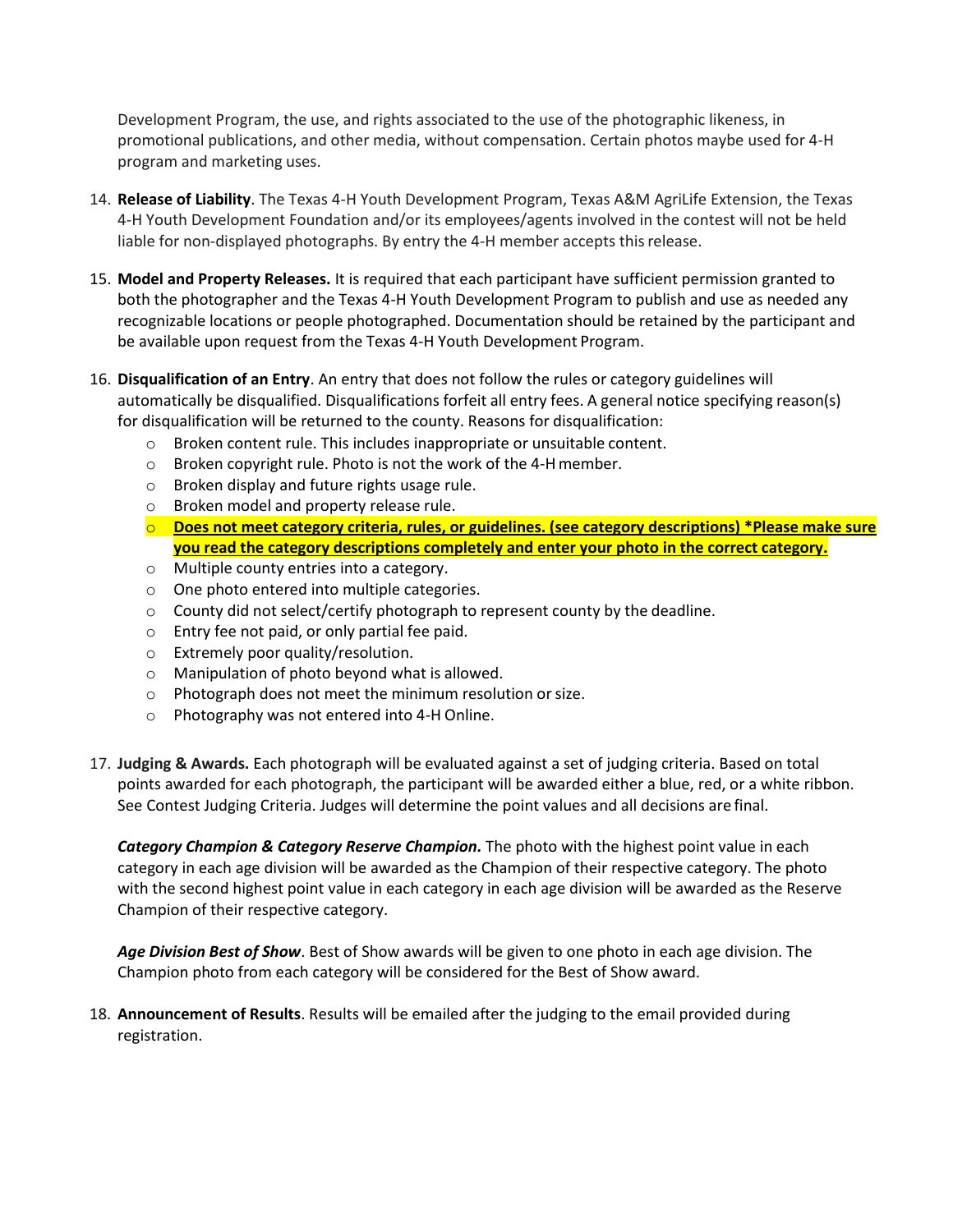# **DISTRICT 8 4-H PHOTOGRAPHY CONTEST**



## *Description of Categories*

It is extremely important that 4-H members, project leaders, parents, and county Extension agents review the descriptions of each category very carefully. Please do not enter photographs into categories that are duplicates from other categories or ones that do not clearly meet the category description. Photographs that do not meet the description of the category will be disqualified.

| <b>Category Description</b>                                                                                                                                                                                                                                                                                                     | What is NOT Allowed                                                                                                      | <b>Examples</b>                                                                                                                                                               |
|---------------------------------------------------------------------------------------------------------------------------------------------------------------------------------------------------------------------------------------------------------------------------------------------------------------------------------|--------------------------------------------------------------------------------------------------------------------------|-------------------------------------------------------------------------------------------------------------------------------------------------------------------------------|
| <b>ANIMALS - DOMESTIC</b><br>Photos focusing on the various animals that have been<br>tamed and made fit for a human environment. To be<br>considered domesticated, the animal must have their<br>behavior, life cycle, or physiology systemically altered as<br>a result of being under human control for many<br>generations. |                                                                                                                          | • Chickens<br>$\bullet$ Cows<br>• Dogs/Cats<br>• Geese/Ducks (domestic use)<br>• Hamsters<br>• Horses<br>$\bullet$ Pigs<br>• Sheep/Goats                                      |
| <b>ANIMALS - WILDLIFE</b><br>Category focuses on animals not tamed or domesticated<br>and commonly found in the wilderness or the bodies of<br>water throughout the country and world. Photos can be<br>of wildlife in nature, zoos, and/or petting zoos.                                                                       | Photos taken through glass.                                                                                              | • Birds<br>• Deer<br>• Elephants<br>• Snakes<br>• Whales                                                                                                                      |
| <b>CATCH-ALL</b><br>Photos that do not fit into one of the other categories.                                                                                                                                                                                                                                                    | Not allowed: A duplicate<br>$\bullet$<br>photo also entered in<br>another category.                                      | · Polaroid image & emulsion<br>transfers<br>• Still-Life (inanimate objects)<br>• Flat Lay Photography                                                                        |
| <b>DETAILS &amp; MACRO</b><br>Getting in close is the name of the game for this<br>category. We welcome pictures of small details that<br>suggest a larger story. This is also the place for macro<br>photographs (although a macro image of a flower might<br>equally go into the Flowers category).                           |                                                                                                                          | • Clocks<br>• Coins<br>• Ice crystals<br>• Insects<br>• Stamps                                                                                                                |
| <b>ELEMENTS OF DESIGN</b><br>Images use of graphic elements of design. Photos that<br>showcase line, shape, pattern, form, texture, perspective,<br>etc. Photo can consist of any subject matter.                                                                                                                               | • Digital creations or graphic designs<br>made in commercial programs<br>such as Photoshop, InDesign, or<br>Illustrator. | $\bullet$ Line<br>• Pattern<br>• Perspective<br>• Shape                                                                                                                       |
| <b>ENHANCED</b><br>A single photo that has been technically manipulated to be<br>an abstract, panoramic, stitched, or composite image.<br>Other variations are allowed as well.                                                                                                                                                 |                                                                                                                          | • Photoshop composites and<br>creations<br>• Images greatly manipulated with<br>a variety of filters.<br>• Photos with artistic borders<br>• Photos stitched into a panoramic |
| <b>FOOD</b><br>Category is a still life specialization of photography, aimed<br>at producing attractive photographs of food for use in<br>such items of advertisements, packaging, menus and/or<br>cookbooks.                                                                                                                   | Photos of alcoholic beverages.                                                                                           | • Cakes/pies, Easter eggs,<br>fruits and place settings,<br>ingredients, sandwiches,<br>Thanksgiving dinner, etc.                                                             |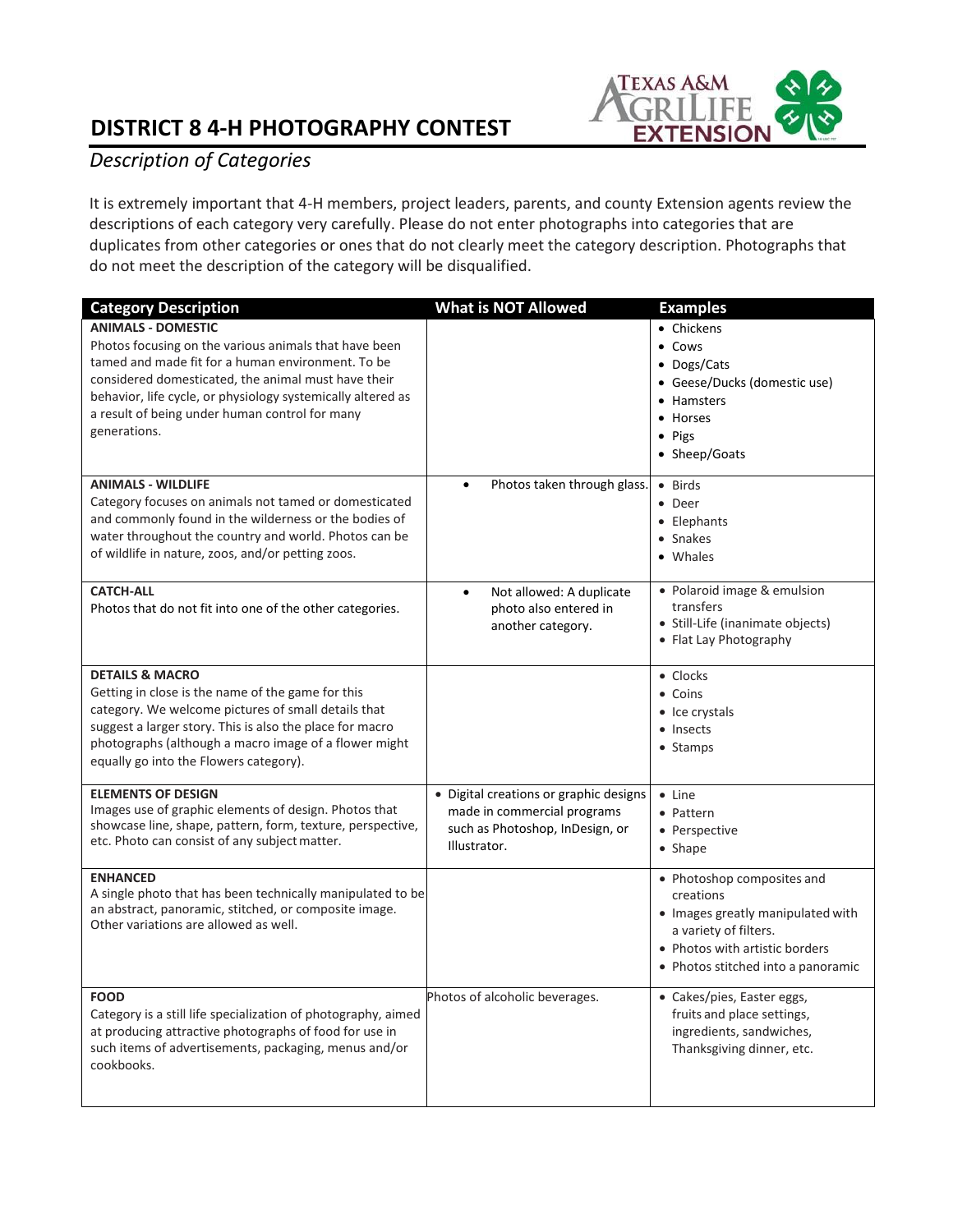| <b>Category Description</b>                                                                                                                                                                                                                                                                                                                                             | <b>What is NOT Allowed</b>                               | <b>Examples</b>                                                                                                                         |
|-------------------------------------------------------------------------------------------------------------------------------------------------------------------------------------------------------------------------------------------------------------------------------------------------------------------------------------------------------------------------|----------------------------------------------------------|-----------------------------------------------------------------------------------------------------------------------------------------|
| <b>LANDSCAPE &amp; NATURE (NON-ANIMAL)</b><br>The focus of this category includes landscapes, outdoor<br>scenics, nature images, sunsets, urban landscapes,<br>seascapes, cityscapes, and farms. Images focus on the<br>beauty of the outdoors.                                                                                                                         | Photos which primary<br>subject is wildlife or<br>person | • Landscapes/Gardens<br>• Scenics<br>• Outdoors                                                                                         |
| <b>LEADING LINE</b><br>This image composition technique features lines that draw<br>the viewer's eye from point A to point B, which is the<br>primary subject                                                                                                                                                                                                           | $\bullet$                                                | • A river that begins in the<br>foreground and draws your<br>attention to a photogenic bridge in<br>the background.                     |
| <b>LONG EXPOSURE</b><br>Also known as time-exposure or slow-shutter, this<br>technique involves using a long-duration shutter speed. It<br>can be used to sharply capture stationary elements of an<br>image while blurring, smearing, or obscuring the moving<br>elements. It is also used in low-light conditions.                                                    | $\bullet$                                                | • Fireworks<br>• Moving Water<br>• Light Trails<br>• Milky Way<br>• Light Painting<br>• Night or Low-light conditions<br>$\bullet$ Etc. |
| <b>MOTION/ACTION</b><br>The capture of movement within a single photo. The<br>subject appears stopped or "frozen"                                                                                                                                                                                                                                                       | $\bullet$                                                | • Ferris wheel spinning,<br>• sporting events,<br>• horse running across a field,<br>$\bullet$ etc                                      |
| <b>PEOPLE</b><br>Photos focus from all walks of life, parenting and family,<br>children, babies, models/fashion, sports, and couples. All<br>individuals in the photos mush have provided consent and<br>permission as a subject. If requested, a release will be<br>needed from the photographer and the subject.                                                      | $\bullet$                                                | • Babies<br>• Families<br>• Kids<br>• Models/Fashion                                                                                    |
| PLANT/FLORA<br>Photos of interesting, unique, and beautiful flowers and<br>flora. Photography can occur outdoors or indoors. Photo<br>subject should be that of a single flower, plant, bush, tree,<br>etc. Large collections of plant/flora should be considered<br>for entry into the Nature & Landscape category.                                                    | $\bullet$                                                | • Rose<br>• An upward shot of a tree<br>• A flower bouquet                                                                              |
| <b>SHADOW/SILHOUETTE</b><br>A silhouette is an outline that appears dark (typically a<br>single color) with little or no details/features against a<br>brighter background. Recording patterns of light and<br>shade for a desired effect or emphasis is the definition of<br>a shadow. The silhouette or shadow must be the primary<br>subject and focus of the image. | Reflections                                              | • Shadows/silhouettes of:<br>• People<br>• Plants<br>• Animals<br>• Structures<br>• Architectures<br>• Natural Structures               |
| <b>THEME- "My Hometown"</b><br>The 2021-2022 theme is "My Hometown". Show what is<br>special, iconic, unique, or even quirky about your<br>hometown. Capture what makes it exceptional, historic,<br>fun, or simply the best place to grow up.                                                                                                                          | Photos manipulated<br>by software                        | • statue, an old home, cityscape,<br>natural area, town square, the<br>barber shop, etc                                                 |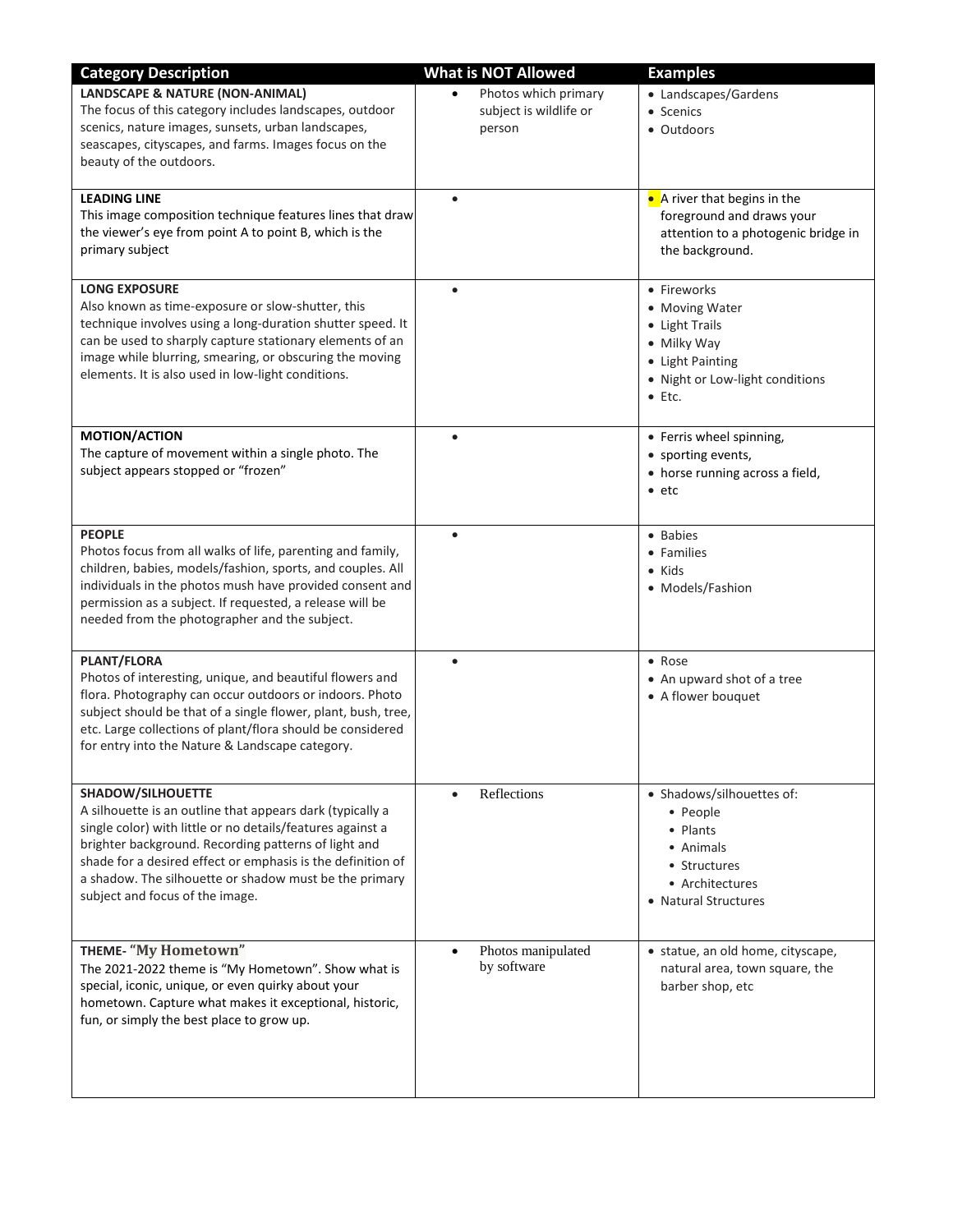## *Judging Criteria*

Each photograph will be evaluated against the following set of criteria. Based on total points awarded for each photograph, the participant will be awarded a blue, red, or white ribbon. The criteria for evaluating the photographs will be:

| <b>IMPACT</b><br>(Max Points: 15)         | Impact is the sense one gets upon viewing an image for the first time. Compelling images<br>evoke laughter, sadness, anger, pride, wonder or another intense emotion. There can be<br>impact in any of the judging elements.                                                                                                                                                                                                                                                                |
|-------------------------------------------|---------------------------------------------------------------------------------------------------------------------------------------------------------------------------------------------------------------------------------------------------------------------------------------------------------------------------------------------------------------------------------------------------------------------------------------------------------------------------------------------|
| <b>CREATIVITY</b><br>(Max Points: 15)     | Creativity is the original, fresh, and external expression of the imagination of the maker by<br>using the medium to convey an idea, message or thought.                                                                                                                                                                                                                                                                                                                                    |
| <b>TECHNICAL</b><br>(Max Points: 25)      | Technical is the quality of the image itself as it is presented for viewing, which includes the<br>following aspects:<br>allowable amounts of retouching and adjustments (removal of red eye, cropping,<br>$\bullet$<br>minor straightening)<br>sharpness and correct color balance<br>lighting, which includes the use and control of light. The use of lighting whether<br>$\bullet$<br>natural or man-made and its proper use to enhance the image.<br>Posing and capturing of the image |
| <b>COMPOSITION</b><br>(Max Points: 20)    | Composition is important to the design of an image, bringing all of the visual elements<br>together in concert to express the purpose of the image. Proper composition holds the<br>viewer in the image and prompts the viewer to look where the creator intends. Effective<br>composition can be pleasing or disturbing, depending on the intent of the image maker.                                                                                                                       |
| <b>SUBJECT MATTER</b><br>(Max Points: 15) | Subject Matter should always be appropriate to the story being told (i.e. category the<br>photo is entered into) in an image. Subject matter also includes the center of interest for<br>the photograph or where the maker wants the viewer to stop and they view the image.                                                                                                                                                                                                                |
| <b>STORY TELLING</b><br>(Max Points: 10)  | Story Telling refers to the image's ability to evoke imagination. One beautiful thing about<br>art is that each viewer might collect his own message or read her own story in an image.                                                                                                                                                                                                                                                                                                     |